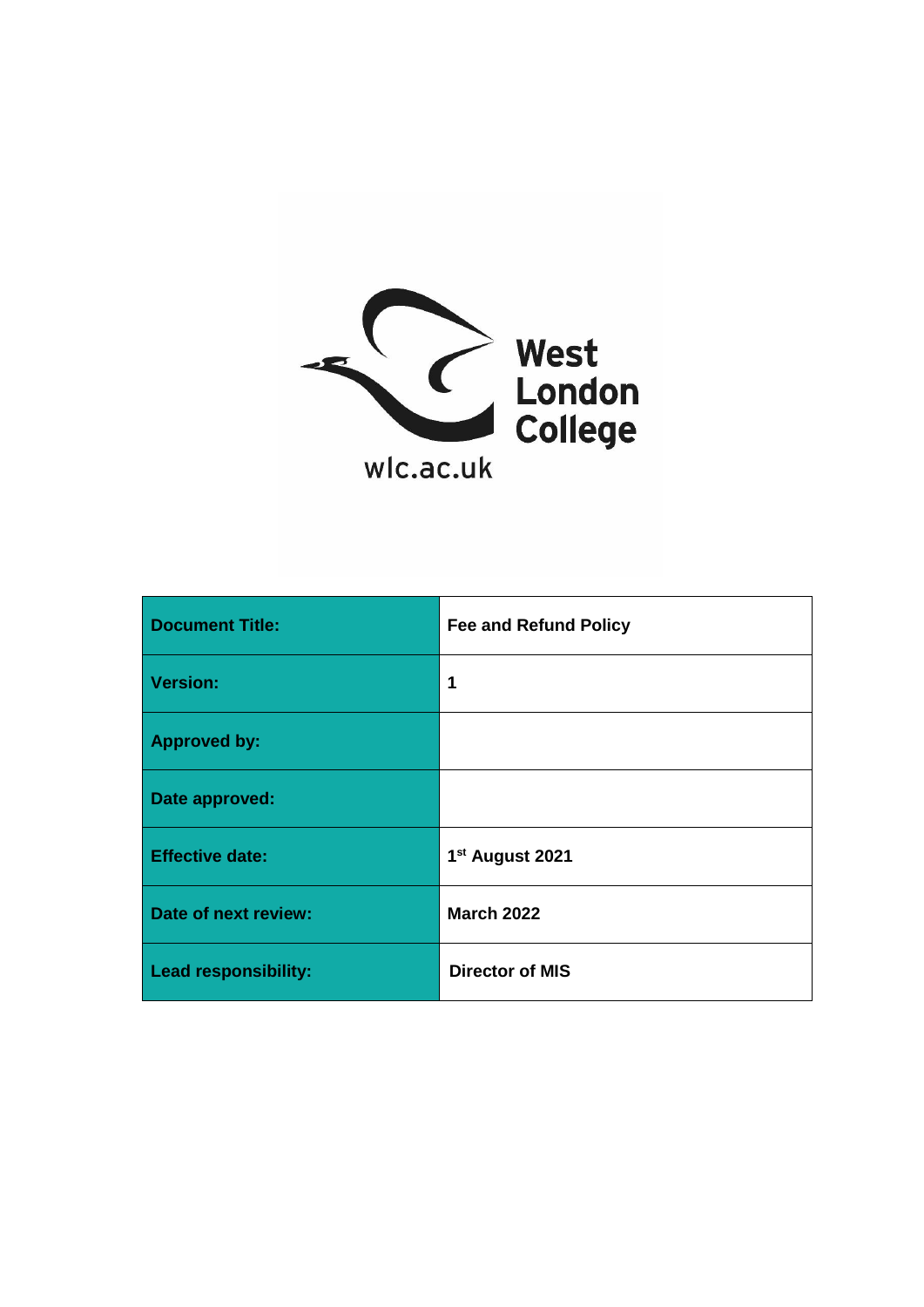## **1 - Background**

- 1.1 The policy sets out how the College will charge fees and the rationale behind the fee structure as well as the arrangements for making refunds. It is designed to provide a clear set of criteria for course charges and to avoid ambiguity and inconsistency
- 1.2 In exceptional circumstances, fees may be set outside the guidance of this policy, or be waivered or amended as per the requirements for individual circumstances. These will be approved by the Chief Operating Officer
- 1.3 Where the ESFA (Education and Skills Funding Agency) or the GLA (Greater London Authority) fully funds a student, the College must not make compulsory charges related to the direct cost of delivering a learning aim. Direct costs include administration, tuition, exam/registration/assessment and/or materials and can include charges for identification passes, uniforms, trips/visits and materials where the student cannot achieve their qualification without them.
- 1.4 The College will not charge for a DBS (Disclosure and Barring Service) check where a learner is fully funded and it is a requirement to participate in learning.
- 1.5 The College can charge for optional extras that do not impact on the student's ability to achieve, this can include additional optional trips/visits **or** where the student wishes to keep materials/tools that have been purchased to aid their learning

## **2 - Scope**

2.1 This policy applies to all curriculum areas when setting fees and authorising refunds. The policy applies to all students and where fees are being paid by a sponsor.

#### **3 - Review**

3.1 This policy will be reviewed annually alongside the ESFA (Education and Skills Funding Agency) and the GLA (Greater London Authority) funding quidance.

#### **4 - Disclaimer**

4.1 The College reserves the right to change or amend, at any time any of the course details including content, dates, times, venues, fees payable, concessions available, terms or conditions. The College also reserves the right to close or not to start any published course

#### **5 - Tuition Fees**

- 5.1 Tuition fees will apply for those students not eligible for full fee remission (see section 9) and these students will also be required to pay for any registration/examination fees. Tuition fees will be based on the assumed fee income of the funding rate for Adult Education Budget (AEB) funded provision.
- 5.2 No tuition fees will be charged to 16-18 year olds or 19-24 who have an EHCP where ESFA (Education and Funding Agency) funding is being claimed.
- 5.3 The tuition fee for a student who is not eligible for any ESFA/GLA funding will be charged the equivalent full funding value.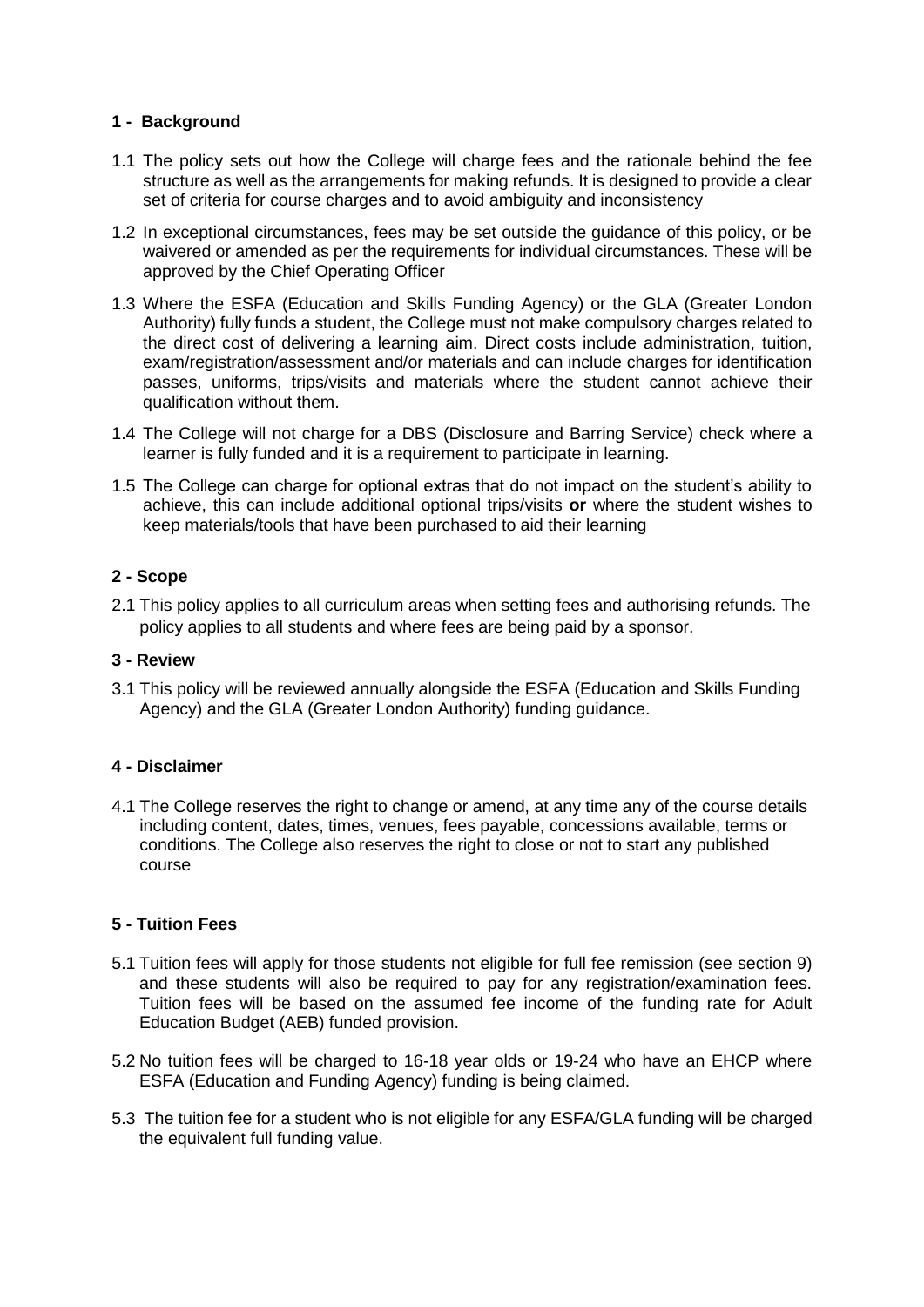5.4 All courses not subsidised by AEB are priced individually and fees are available on the College website or on request

## **6 - Advanced Learner Loans**

- 6.1 For students who have a full level 3 and above qualification and are aged 19-23 as at their start date and for those aged 24 or over, and where there is no further AEB funding available the full cost fee must be paid either via an Advanced Learner loan, directly to the College or a combination of both.
- 6.2 If a course is eligible for an Advanced Learner loan, the loan value will be set at the maximum weighted value, but it is not compulsory for a student to take a loan and the student can pay their fees direct to the College. Fees set above the maximum weighted value, will be required to be paid directly to the College.
- 6.3 The total full cost fees will not exceed the advanced loan fee charged.
- 6.4 Fees may be adjusted to take into account market conditions and participation targets.
- 6.5 A student who permanently withdraws within 14 days of their start date of their course will not be held liable for the tuition fees of that course for that academic year. Loans are liable after 2 weeks of attendance, attendance after 14 days is acceptance of the loan.
- 6.6 If a student loan application is unsuccessful or is incomplete and the student has attended after 14 days, the fees will be payable to the College.

#### **7 - Higher Education (HE) Provision and HE Refund Policy**

- 7.1 Higher Education (HE) fees will be set within the national fee framework. HE fees can be paid via the Student Loan Company through student application, but is not compulsory and students can pay their fees in other ways. Higher Education students are not entitled to any fee remission
- 7.2 All HE students who withdraw from their programme prior to the end of the academic year will be charged a proportion of the tuition fees for the full academic year according to the rules below. All students who are considering withdrawing from their higher education courses should contact the Admissions team at the College who can advise about the financial implications of withdrawing from their programme of study.

The refund policy is as follows: -

- Attendance in term 1 25% of the annual tuition fee for your course will be payable
- Attendance in term 2 50% of the annual tuition fee for your course will be payable
- Attendance in term 3 100% of the annual tuition fee for your course will be payable
- 7.3 A student who permanently withdraws in the first 2 weeks of their course will not be held liable for any tuition fees for that academic year.
- 7.4 For all students, attendance in a term will be determined as a student who has attended for at least one day during that term.
- 7.5 Where a student has not paid the fees owing for the academic year at the point of withdrawal, they will be recorded as in debt to the College and will need to settle the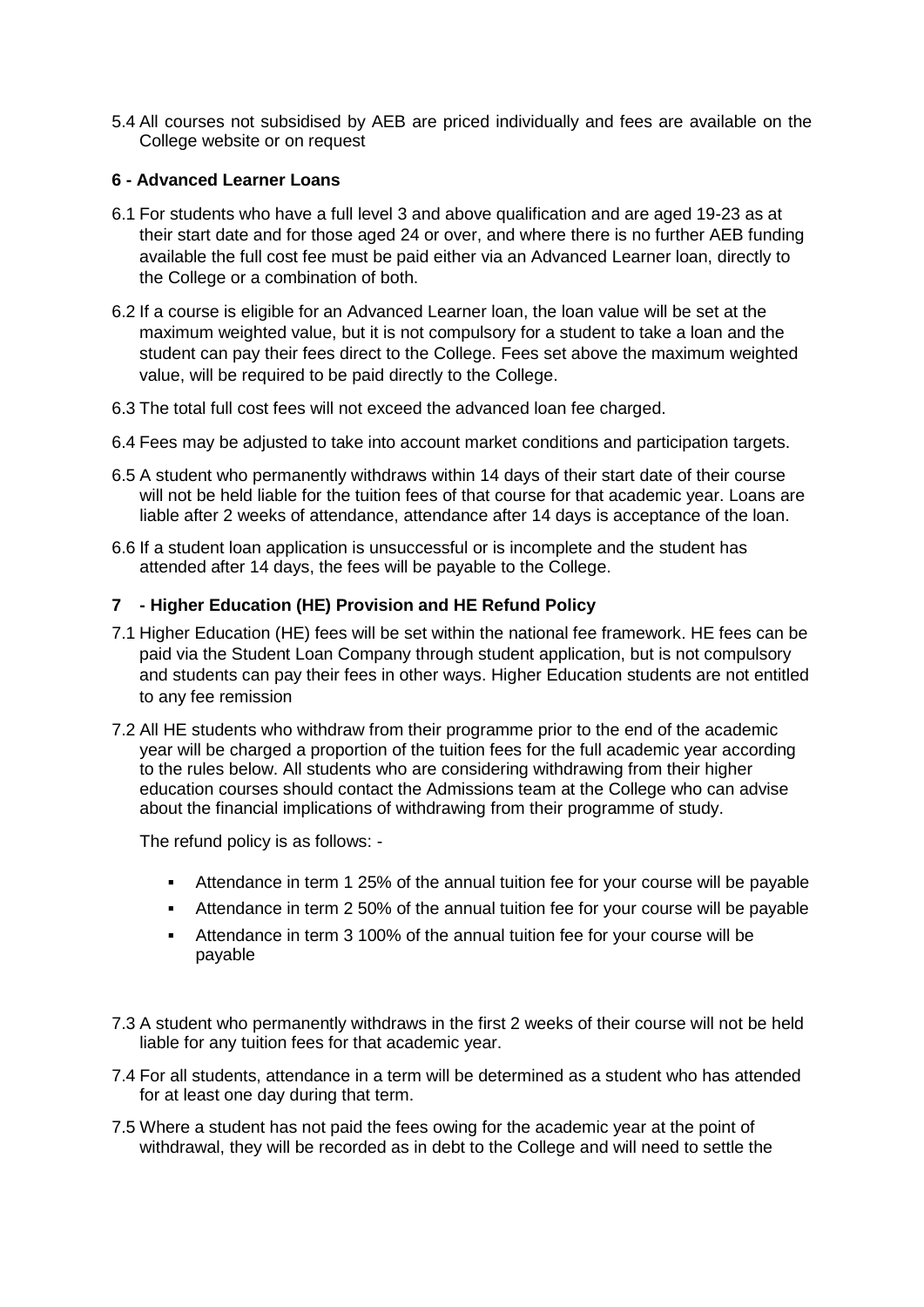balance of their fees immediately to prevent legal action being taken to recover those fees.

- 7.6 A student who temporarily withdraws from the College will be charged fees in accordance with the above policy. The student will need to have settled any amounts owing for their tuition fees prior to returning to their studies.
- 7.7 Where a student has taken out a tuition fee loan, the College will notify the Student Loans Company of the last date of attendance and the student's liability for fees will be communicated to the SLC on the above basis

#### **8 - Apprenticeships**

- 8.1 From 1 May 2017, Levy paying employers are charged a fee in line with ESFA and HMRC rules for apprenticeships. For every £2 drawn down from your digital account, the College will charge £1. For non-levy paying employers the College will charge a maximum fee of 5% of the funding value. Fee calculation will be based on the cost to us of delivering the particular apprenticeship standard or framework within the funding cap value. The fee agreements for employers will be determined by the Head of Business Development.
- 8.2 *End Point Assessment -* For apprenticeship standards requiring an end point assessment the fee and its due date will be negotiated prior to the commencement of the apprenticeship programme

#### **9 - Fee Remission**

- 9.1 Remittance of fees are dependent on the age of the student, the course the student is studying and the residency details including postcode. The details below are based on a Home residency status student who is not following an apprenticeship programme.
- 9.2 Students under 19 will be fully funded (fees fully remitted) as long as they have not already attained the qualification and they are not enrolled at another provider (full or part time). A student will be deemed as under 19 if they are under 19 as of the 31<sup>st</sup> August 2021 or aged 19 or over but continuing an aim they started aged 16,17 or 18. Students aged 19- 24 who have a valid Education, Health and Care (EHC) plan will also be deemed as U19 for funding purposes
- 9.3 GLA funded students will be deemed as eligible for GLA funding if they meet the home residency criteria AND they are a London resident. If a learner resides outside of a devolved area they will be funded by the ESFA. Level of funding (fees remittance) will depend on the age, prior attainment, employment status (and wage) and type of course.
- 9.4 Unemployed learners may be eligible for full funding (fee remittance). Unemployed is defined as one or more of the following:
- they receive Jobseeker's Allowance (JSA), including those receiving National Insurance credits only;
- they receive Employment and Support Allowance (ESA);
- they receive Universal Credit, and their take-home pay as recorded on their Universal Credit statement (disregarding Universal Credit payments and other benefits) is less than £343 a month (learner is sole adult in their benefit claim) or £549 a month (learner has a joint benefit claim with their partner)
- they are released on temporary licence, studying outside a prison environment, and not funded by the Ministry of Justice.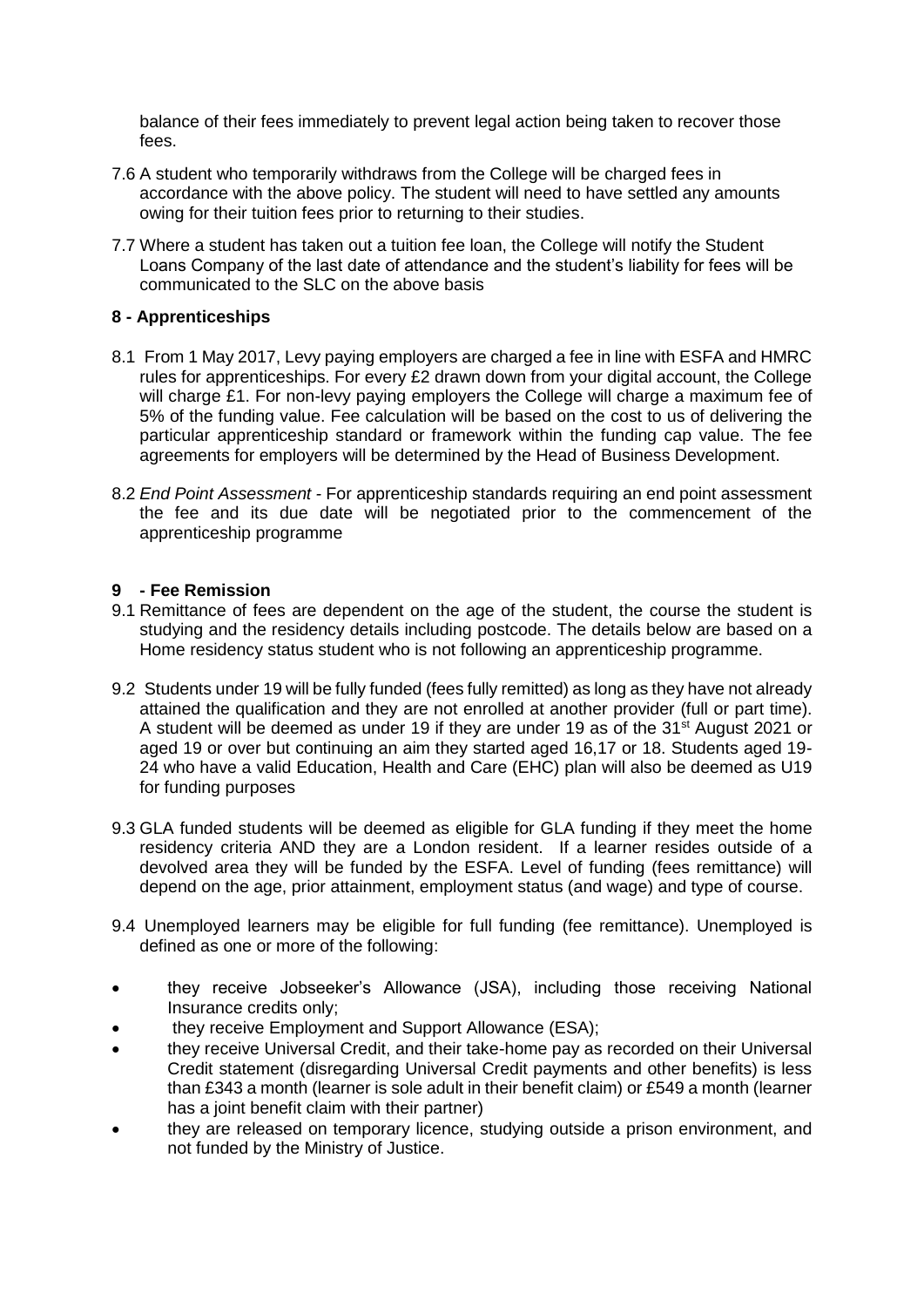- 9.5 Unemployed learners may be eligible for full funding (fee remittance) where BOTH of the following apply:
- receives other state benefits (as per listed on the enrolment form) and their take home pay (disregarding Universal Credit payments and other benefits) is less than £345 a month (learner is sole adult in their benefit claim) or £552 a month (learner has a joint benefit claim with their partner), and
- wants to be employed, or progress into more sustainable employment, and their take home pay (disregarding Universal Credit payments and other benefits) is less than £345 a month (learner is sole adult in their benefit claim) or £552 a month (learner has a joint benefit claim with their partner), and identified learning is directly relevant to the employment prospects and the local labour market needs.
- 9.6 Employed, low wage learners may be eligible for full funding (fee remittance) if employed or self-employed and would normally be expected to pay fees (co-funded) up to and including level 2 where BOTH of the following conditions are met:
	- is eligible for co-funding; and
	- GLA earns less than the London Living Wage as an annual gross salary on the date of the learner's learning start date. Learners will be deemed to earn less than the London Living Wage as an annual gross salary if they earn less than the hourly London Living Wage  $(E10.85$  per hour) at that point in time, multiplied by 37.5 (hours per week), multiplied by 52 (weeks per year). Based on the 2020/21 London Living Wage, this would be £21,157.50. *Note this will be reviewed in Nov 2021*
	- ESFA earns less than the Living Wage as an annual gross salary on the date of the learner's learning start date. Learners will be deemed to earn less than the National Living Wage as an annual gross salary if they earn less than the hourly National Living Wage (£8.91) at that point in time, multiplied by 37.5 (hours per week), multiplied by 52 (weeks per year)., this would be £17,374.50.

| <b>Provision and Aim</b><br>category                                                                                                                        | Aim<br>Category | <b>Funded</b><br>by GLA<br>& ESFA | 19 to 23 years<br>old                               | 24+<br><b>Unemployed</b> | 24+ other           |
|-------------------------------------------------------------------------------------------------------------------------------------------------------------|-----------------|-----------------------------------|-----------------------------------------------------|--------------------------|---------------------|
| English and math, up to<br>and including level 2                                                                                                            | 39              | <b>Both</b>                       | <b>Fully Funded</b>                                 | <b>Fully Funded</b>      | <b>Fully Funded</b> |
| <b>Essential Digital Skills</b><br><b>Qualifications up to and</b><br>including level 1                                                                     | 42              | <b>Both</b>                       | <b>Fully Funded</b>                                 | <b>Fully Funded</b>      | <b>Fully Funded</b> |
| <b>Level 2 (excluding English</b><br>and math) (First full level 2<br>must be delivered as part<br>of the legal entitlement)                                | 37              | <b>Both</b>                       | Fully funded (first<br>and full else not<br>funded) | <b>Fully Funded</b>      | Co-Funded           |
| <b>Learning to progress to</b><br>level <sub>2</sub>                                                                                                        | 40              | <b>Both</b>                       | Fully Funded (up<br>to and including<br>level 1)    | <b>Fully Funded</b>      | Co-Funded           |
| <b>Level 3 legal entitlement</b><br>(learners first full level 3)                                                                                           | 38              | <b>Both</b>                       | <b>Fully Funded</b>                                 | <b>Not Funded</b>        | <b>Not Funded</b>   |
| <b>Level 3 Adult Offer</b><br>(learners without a full<br>level 3 accessing a<br>qualification on the Level 3<br><b>Adult Offer</b><br>qualifications list) | 45              | <b>Both</b>                       | <b>Fully Funded</b>                                 | <b>Fully Funded</b>      | <b>Fully Funded</b> |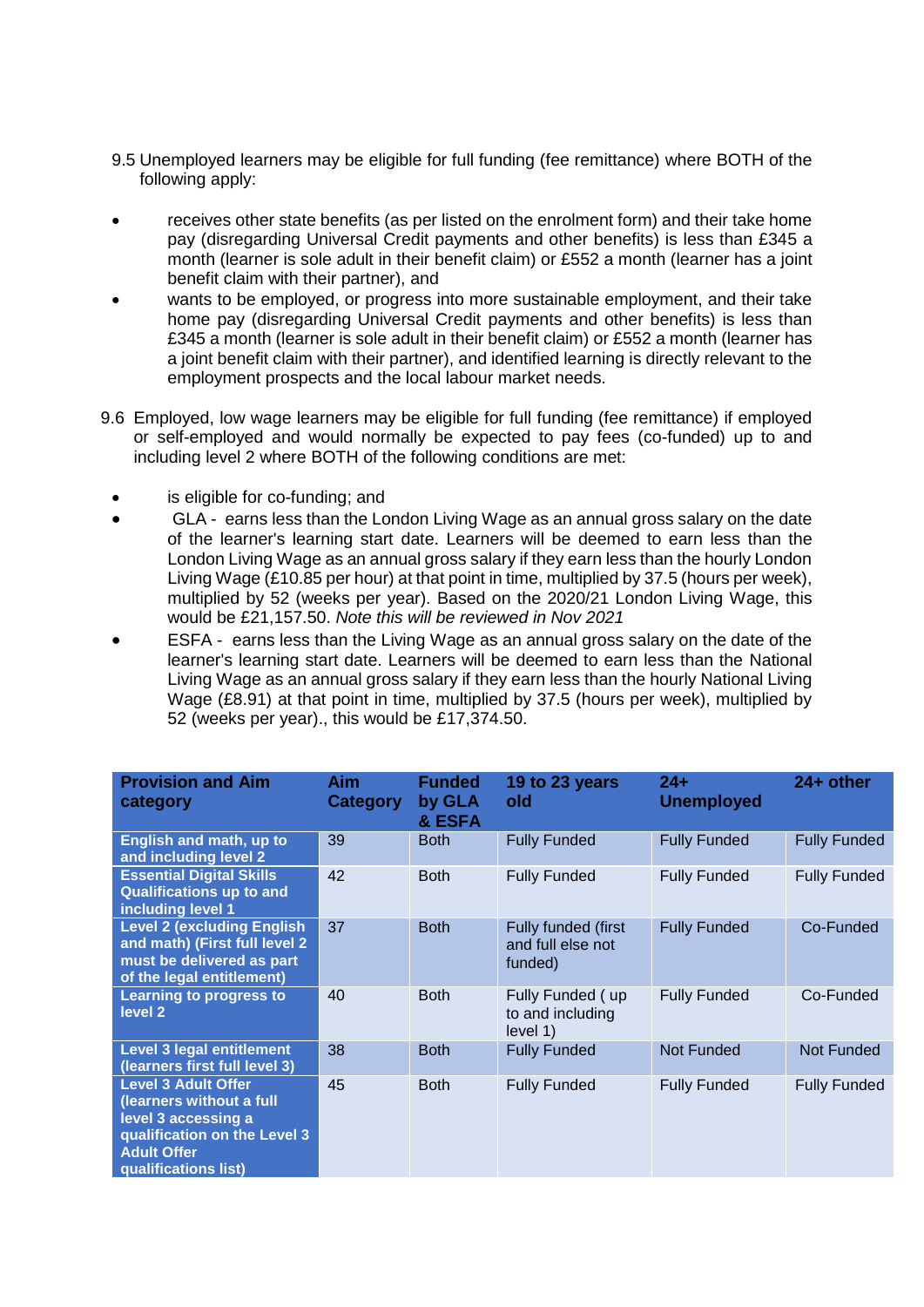| <b>Provision and Aim</b><br>category                                                                                               | <b>Aim</b><br>Category | <b>Funders</b><br>GLA&<br><b>ESFA</b> | 19 to 23 years<br>old                               | $24+$<br><b>Unemployed</b> | $24+$ other                        |
|------------------------------------------------------------------------------------------------------------------------------------|------------------------|---------------------------------------|-----------------------------------------------------|----------------------------|------------------------------------|
| <b>Additional Level 3 covered</b><br>under London Recovery<br><b>Flexibility</b>                                                   |                        | <b>GLA Only</b>                       | Fully Funded if low<br>wage                         | <b>Fully Funded</b>        | <b>Fully Funded</b><br>if low wage |
| <b>Additional Level 3 not</b><br>covered under London<br><b>Recovery Flexibility</b>                                               |                        | <b>GLA Only</b>                       | Loan funded                                         | Loan funded                | Loan funded                        |
| <b>English for Speakers of</b><br><b>Other Languages (ESOL)</b><br>learning up to and<br>including level 2                         |                        | <b>Both</b>                           | Co-funded unless<br>unemployed then<br>fully funded | <b>Fully Funded</b>        | Co-funded                          |
| <b>Learning aims up to and</b><br>including level 2, where<br>the learner has already<br>achieved a first full level 2<br>or above | 40                     | <b>Both</b>                           | Co-funded unless<br>unemployed then<br>fully funded | <b>Fully Funded</b>        | Co-funded                          |
| Learning aims up to and<br>including level 2, where<br>the learner has not<br>achieved a first full level 2,<br>or above           | 40                     | <b>Both</b>                           | Not funded                                          | <b>Fully Funded</b>        | Co-funded                          |

# **10 - Exam and Registration Fees**

- 10.1 Awarding body fees for registration and exams are charged in addition to tuition fees and are payable by all students liable for tuition fees. Exam fees are set at the awarding body rates rounded up and are reviewed when the awarding bodies publish them.
- 10.2 Awarding body fees for registration and exams are charged in addition to tuition
- 10.3 Students who have received full funding and were not liable for tuition fees will not be required to pay exam and registration fees
- 10.4 There is no charge to HE students where the level of tuition fee income covers the cost of the awarding body registration
- 10.5 There is no charge to Advanced Learner Loan students as the value of their loan incorporates the costs
- 10.6 Payment of tuition and exam fees entitles a student to normally have one attempt only at that examination
- 10.7 All students, regardless of status or age, will be expected to pay to resit an examination, or unit of an examination where the Awarding body makes a charge for resits and also any additional costs that may be incurred such as scribe, reader, invigilation. This must be paid before the College re-enters the student for the examination *Resit fees can be waived at the discretion of curriculum management depending on individual student circumstances such as attendance.*
- 10.8 Re-marks will be paid for by the College if the result is within 3 points of the grade boundary. Any requests for re-marks outside of the threshold will be charged to the student.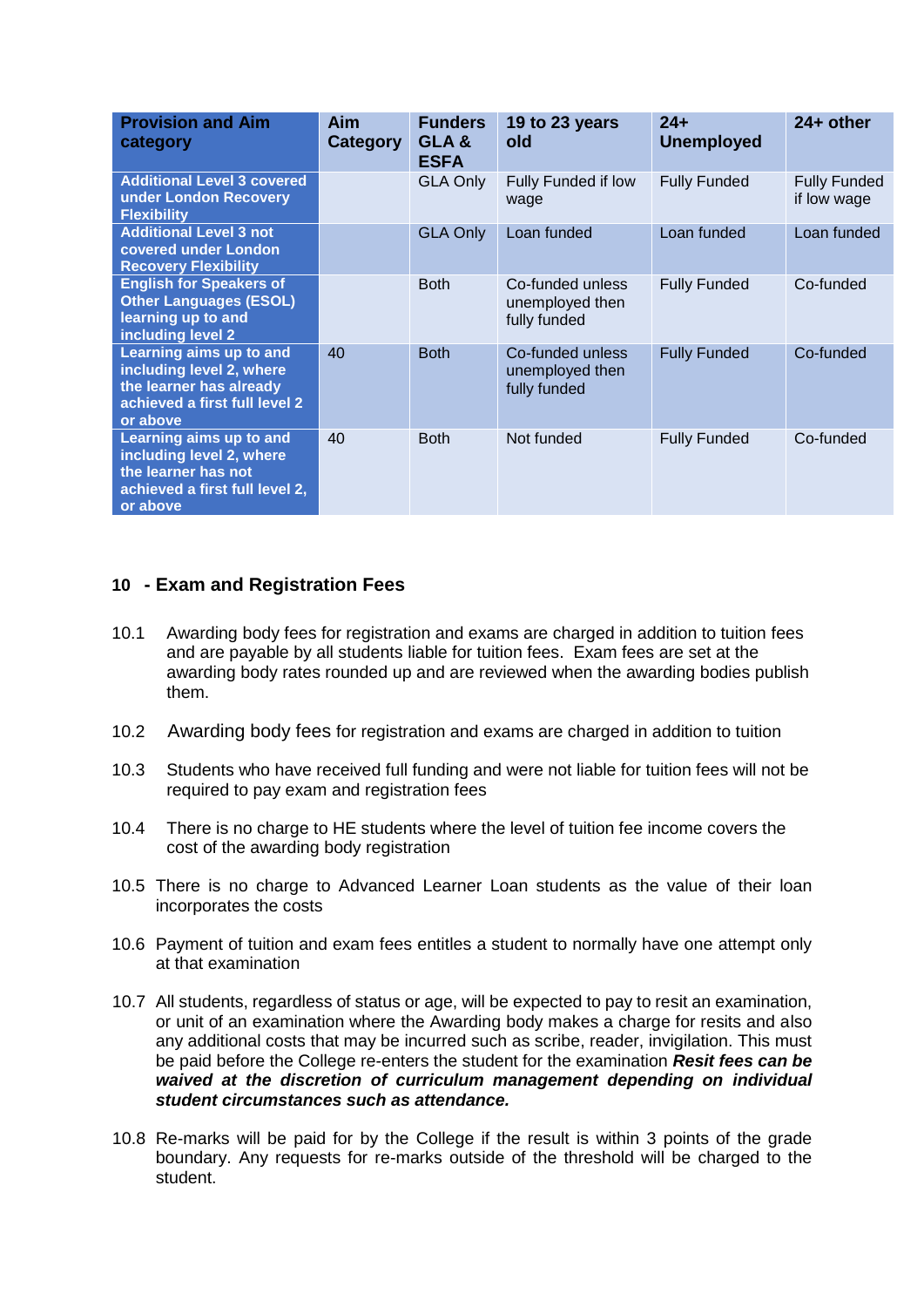- 10.9 If students are required to register directly with professional awarding bodies, the registration is not paid to the College at enrolment but is paid directly to the professional awarding body by the student. The courses that are subject to these conditions are mainly professional courses, such as AAT, CIPD and CIM. There is no remittance of this registration fee regardless of status or age
- 10.10Any request for a replacement certificate will be charged to the student unless the College is at fault

#### **11 - Material Fees and Educational Visits**

- 11.1 Students who have received full funding from ESFA/GLA and were not liable for tuition fees or are funded via the Adult Learner Loan will not be charged where the visit is a compulsory requirement in order to achieve their course
- 11.2 Students who have received full funding from ESFA/GLA and were not liable for tuition fees or are funded via the Advanced Learner Loan (ALL) will not be charged for any materials that are essential to their learning. Materials used in a learning activity will be charged if the student wishes to keep them outside of the learning environment, this applies to all students.

#### **12 - Payment of fees**

- 12.1 Payment of course fees are due at the point of enrolment except where a payment is made by an employer or is being funded by a loan (HE or Advanced Learner Loan).
- 12.2 Instalment plans will be made available where the total course fee exceeds £500 and the course duration is a minimum of 2 terms (For full details see appendix A)
- 12.3 Fees may be paid by cash, credit or debit cards and agreed instalment plans. Other options such as world pay and pay pal will be explored in the future to enable automated scheduled payments by instalments.
- 12.4 All short courses 12 weeks or less will require payment of full fees in advance
- 12.5 Students whose fees are being paid by their employer must supply written confirmation of sponsorship at enrolment. The confirmation must be on Company headed paper, be unconditional, state the name of the student and the course. It must also be signed by an authorised signatory (not the student)
- 12.6 Where a student has had their fees remitted based on information provided, should the College subsequently become aware later of further information that was pertinent to the assessment of that fee remission, then the fees will be re-instated and the student will be expected to pay any fees due

#### **13 - Non Payment and Refunds**

- 13.1 Students with debt outstanding for previous year courses will not be allowed to enrol unless the arrears are paid in full.
- 13.2 If a loan application is unsuccessful or not applied for at all the student will be liable for the fees if attendance passes the 2 weeks' liability point
- 13.3 Fees will be liable if attendance passes the 2 weeks' liability point and also applies to instalment plans of fees yet to be paid.
- 13.4 The College reserves the right to cancel courses. Where the course is cancelled prior to commencement the College will automatically refund all fees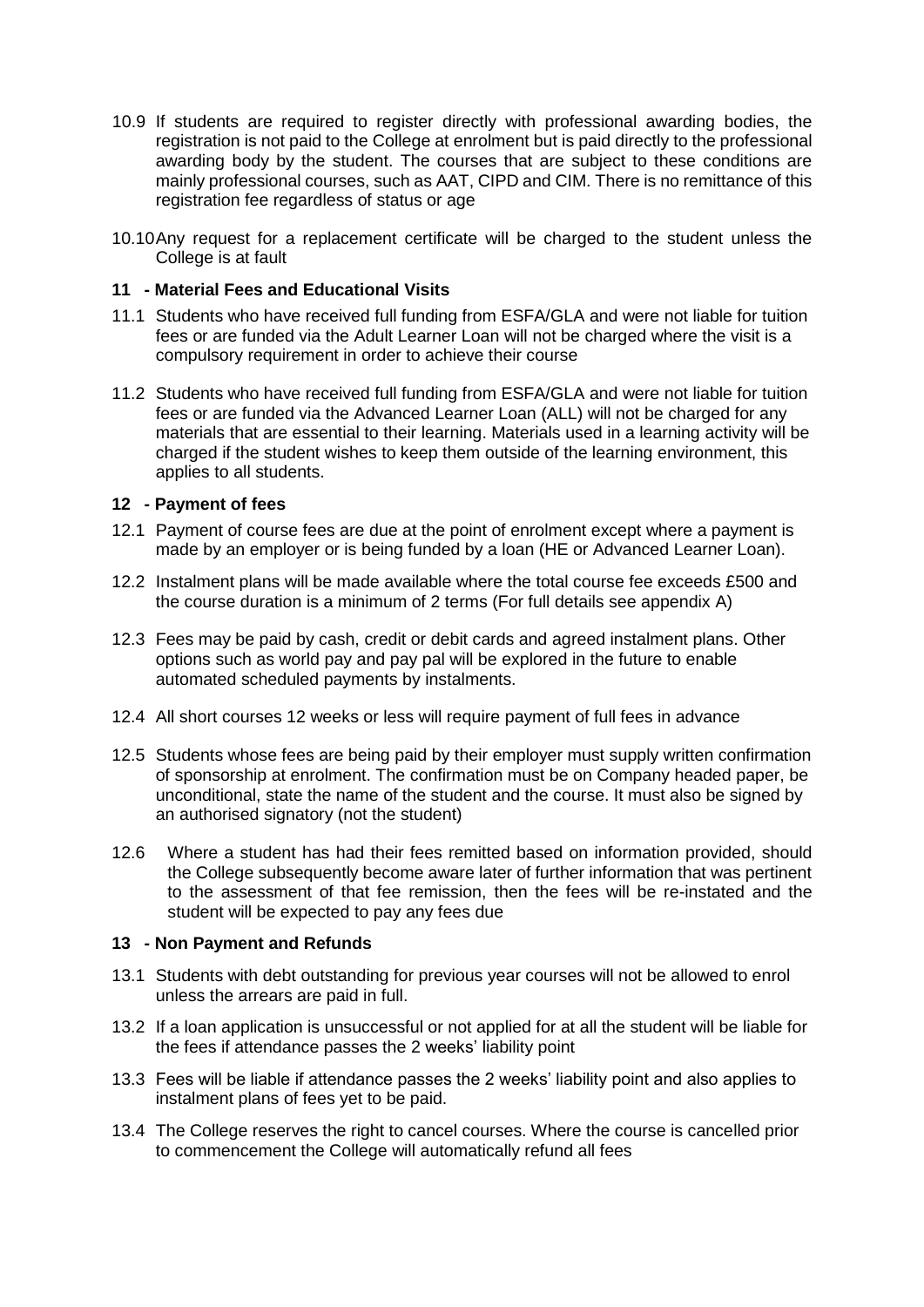- 13.5 Fees will only be refunded subject to the following conditions (this does not apply to students who have paid for their fees through the Student Loans Company or students on commercial programmes)
- The student has never attended the course or withdrawn within 2 weeks of a course of 12-weeks or more duration, less administration fee will be given.
- Withdrawing due to an exceptional circumstance the refund will be calculated prorata, according to the number of weeks attended and an administration fee will be applied. Supporting evidence of the exceptional circumstance must be provided with the refund request
- Exceptional circumstances must be authorised by the Assistant Principal in conjunction with the Head of Finance. Below are examples of circumstances that would be considered and those that will not be - this is not an exclusive list and each circumstance will be considered on an individual basis

Circumstances that may be considered exceptional:

 Severe illness or injury that necessitates the student being away from the College and unable to complete their studies and is supported by a medical certificate.

Circumstances that would not be considered exceptional:

- Difficulties with childcare arrangements
- Changing jobs and/or moving away
- **Loss of employment**
- **Emigrating**
- 13.6 Refunds will be issued only where written/e-mail application for such is received within 28 days of the last date of attendance.
- 13.7 All fees will be deemed to include a non-refundable £40 administration fee (not including cancelled courses)
- 13.8 The College will not be liable for the refund of fees to students (or their sponsors) or any other financial penalty should classes be cancelled due to war, fire, strike, lock-out, industrial action, tempest, accident, civil disturbance, or any other cause whatsoever beyond its control
- 13.9 Costs will be deducted from refunds to cover examination and registration fees that have been made
- 13.10Excluded students no refunds will be made where a student has been excluded from the College due to a breach of the student code of conduct or they are withdrawn due to academic performance procedures and all fees will remain payable
- 13.11 Any complaints regarding charges relating to course fees should be processed using the College Complaints Procedure.

#### **14 - Transfers between programmes**

- 14.1 Students transferring between programmes may be eligible for paid fees to be transferred from one programme to another, and would be subject to funding eligibility.
- 14.2 If the fee for the new programme exceeds the amount paid for the original programme, then the difference is payable by the student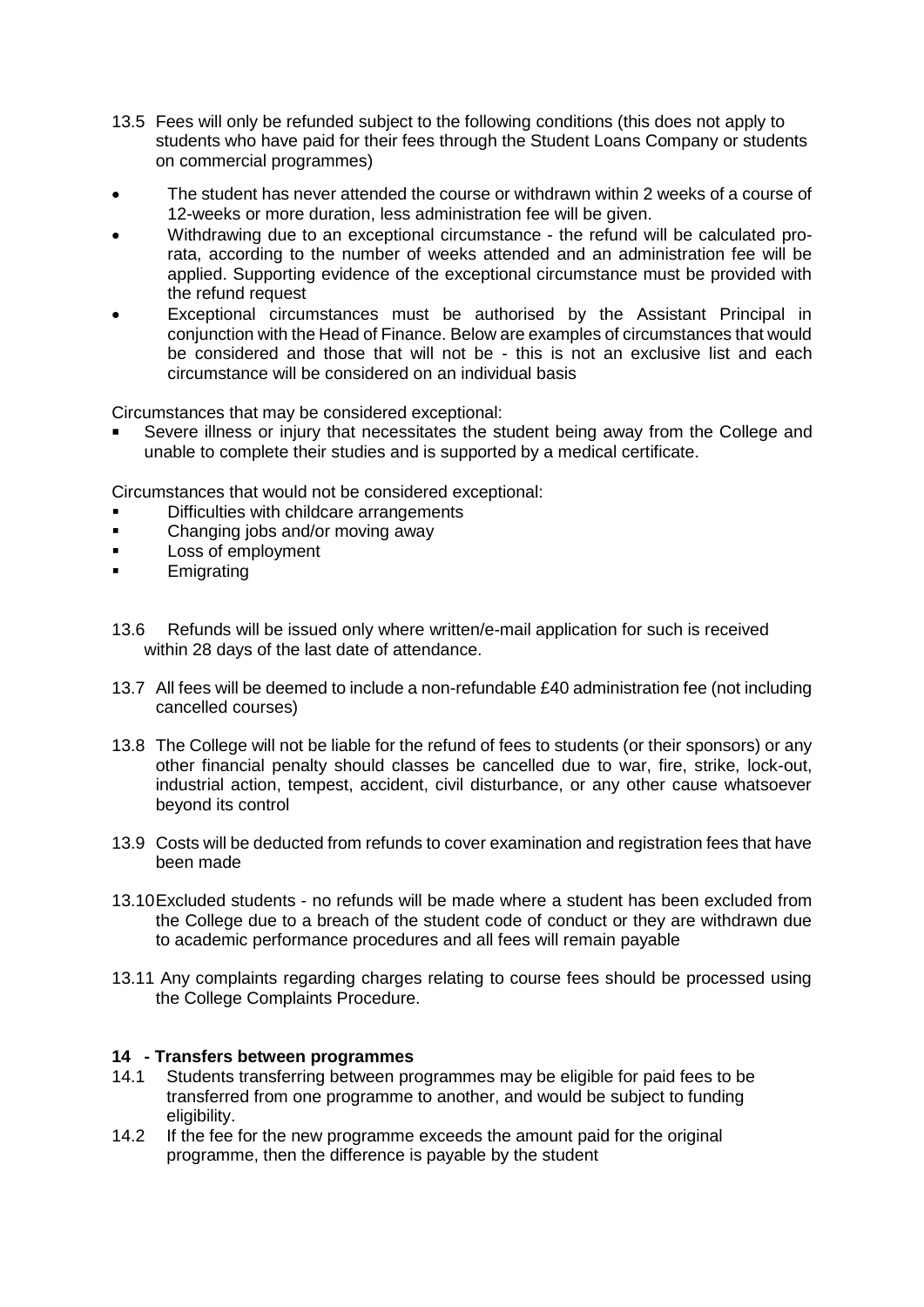- 14.3 If the fee for the new programme is less than the amount paid for the original programme, then the amount of any refund due is dependent upon the weeks attended of the original course.
- 14.4 The date of transfer for calculating liability for fees and determining whether a refund is due will be the date that the student last attended the original course

## **15 - HE fees for Home students**

15.1 The following fees are proposed for Home students on HE provision. Year 2 of a 2-year programme will be retained at the first year fee level. It should be noted that if it is proposed to charge fees to higher education students above the basic fee rate of £6,000 for registered providers up to a maximum of £9,250, it is necessary to submit an Access and Participation Plan for approval by the Office for Students. It is not proposed that the College will charge above the basic fee rate for higher education students.

| Programme                               | <b>Proposed Fee for</b><br>21/22 | Fee 20/21          | Increase from<br>20/21 |
|-----------------------------------------|----------------------------------|--------------------|------------------------|
| Full time HND (2 year programme)        | £5,560                           | £5,560 per<br>year | £ nil                  |
| Full Time HNC/HND (1 year<br>programme) | £5,560                           | £5,560             | £ nil                  |
| Part time HNC (per year)                | £3,090                           | £3,090             | £ nil                  |

Other HE courses may be delivered in conjunction with a hosting university. These fees are agreed with and paid to the university and will be separately marketed.

#### **16- International Student fees**

The following fees are proposed for the College's International provision

| <b>Programme</b>                       | <b>Proposed Fee for</b><br>21/22 | Fee 20/21          | Increase from<br>20/21 |
|----------------------------------------|----------------------------------|--------------------|------------------------|
| English as a Foreign Language<br>(EFL) | £4,000                           | £4,000             | £ nil                  |
| <b>Study Programmes</b>                | £7,230                           | £7,230 per<br>year | £ nil                  |

## **17 - School Pupils and 14-16 provision**

- 17.1 ESFA Funding is generally not available for under 16 year olds. The following therefore generally applies to those aged 14-16 who are enrolled at school.
- 17.2 The enrolment of school pupils under 16 requires the prior approval of the school, the parent/guardian and the College
- 17.3 When school pupils, whatever their age, wish to follow part of their programme at College during school hours, the College will require the agreement of the school and will charge the school for the costs of this provision.